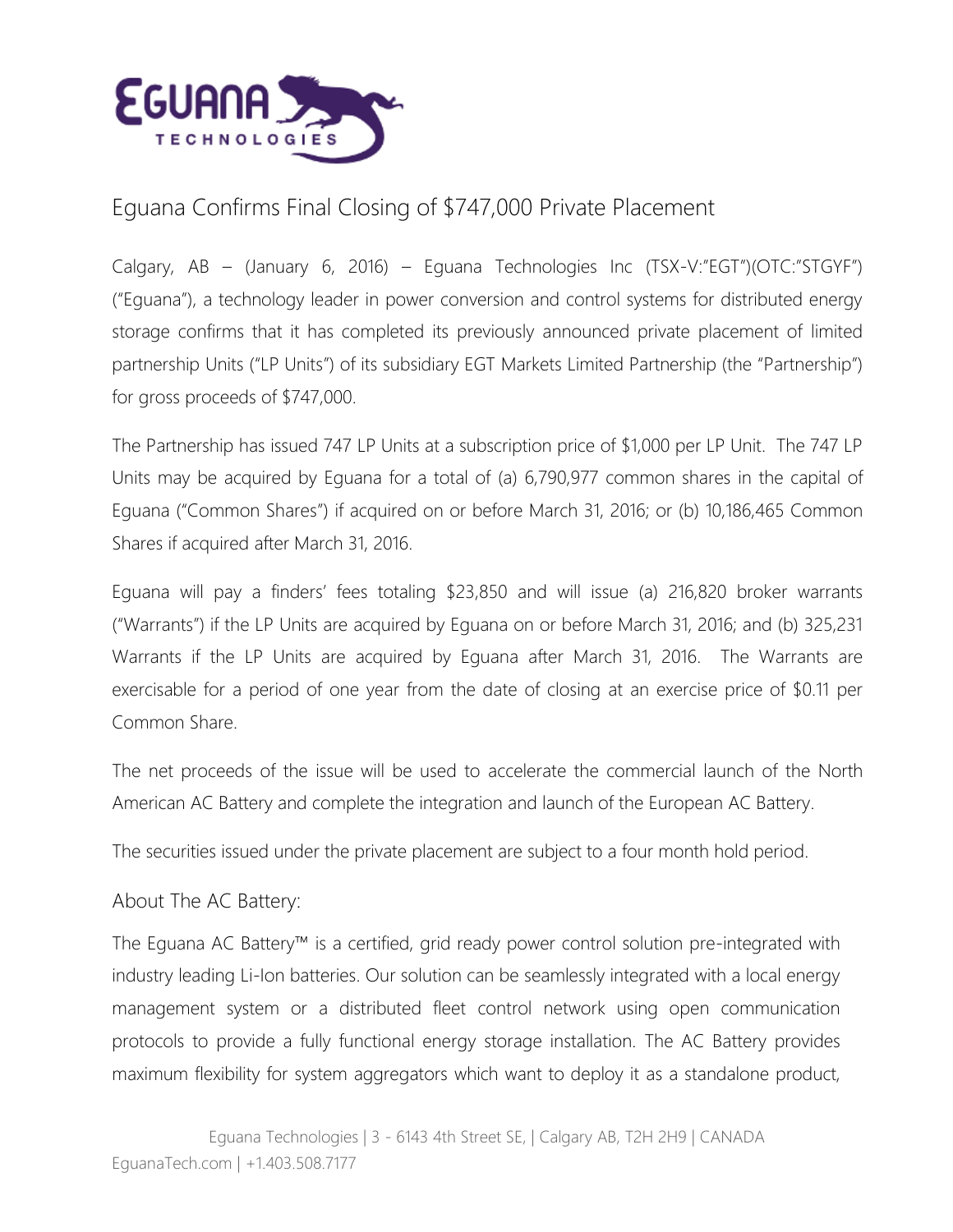

as part of new solar storage installations, or as a retrofit to solar PV installations already in place.

 $\sim$   $\sim$   $\sim$   $\sim$   $\sim$   $\sim$ 

About Eguana Technologies Inc.

Eguana Technologies Inc. (TSX.V: EGT) designs and manufactures high performance power controls for residential and commercial energy storage systems. Eguana has more than 15 years' experience delivering grid edge power electronics for fuel cell, photovoltaic and battery applications and delivers proven, durable, high quality solutions from its high capacity manufacturing facilities in Europe and North America.

With thousands of its proprietary energy storage inverters deployed in the European and North American markets, Eguana is the leading supplier of power controls for solar selfconsumption, grid services and demand charge applications at the grid edge.

To learn more, visit [www.EguanaTech.com](http://www.eguanatech.com/) or follow us on Twitter [@EguanaTech](https://twitter.com/EguanaTech)

Company Inquiries

Justin Holland

CEO, Eguana Technologies Inc.

+1.416.728.7635

[Justin.Holland@EguanaTech.com](mailto:Justin.Holland@EguanaTech.com)

## **Forward Looking Information**

*The reader is advised that some of the information herein may constitute forward-looking statements within the meaning assigned by National Instruments 51-102 and other relevant securities legislation. In particular, we include: statements pertaining to the value of* 

Eguana Technologies | 3 - 6143 4th Street SE, | Calgary AB, T2H 2H9 | CANADA EguanaTech.com | +1.403.508.7177